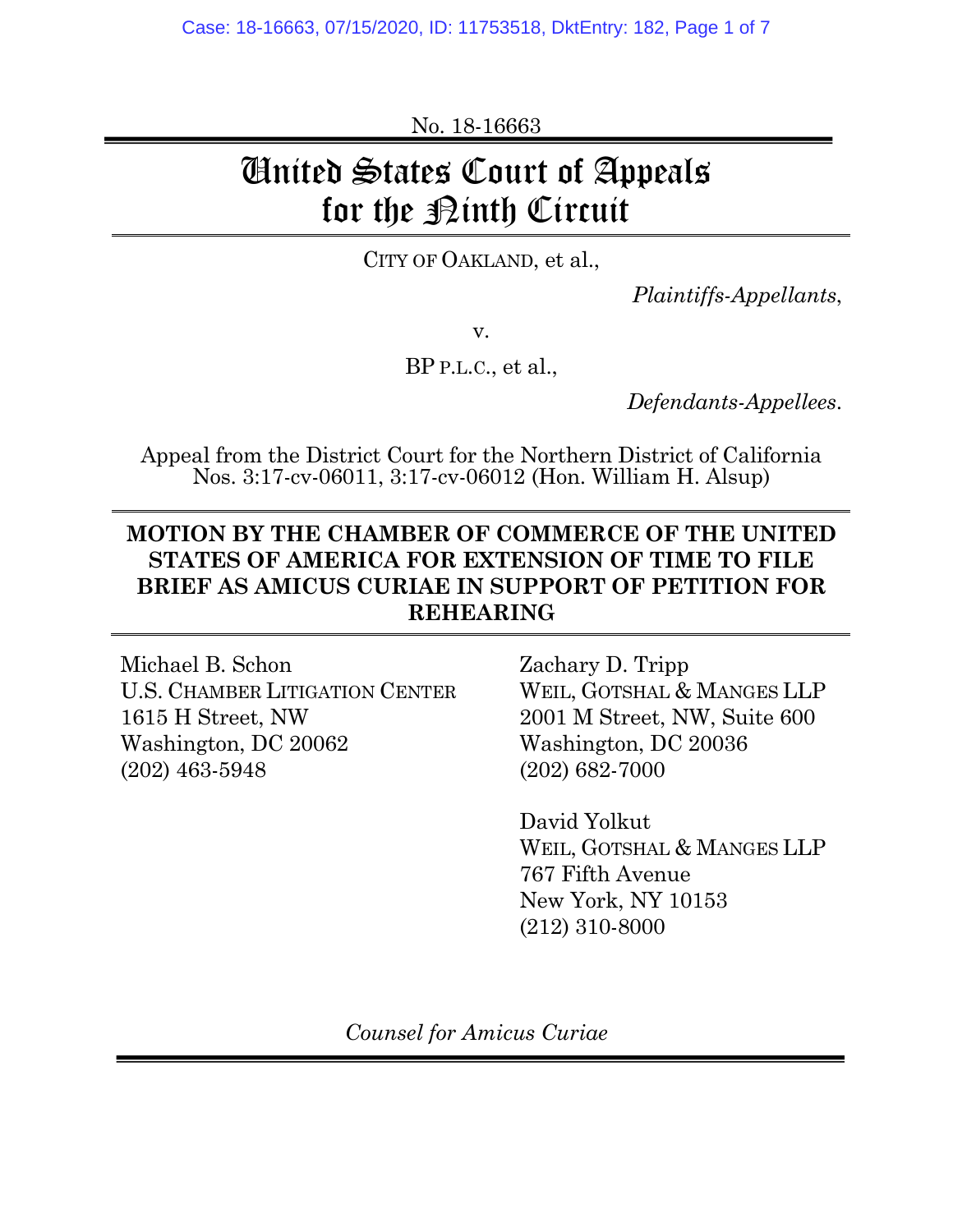Pursuant to Federal Rule of Appellate Procedure 26(b) and Ninth Circuit Rule 31-2.2(b), the Chamber of Commerce of the United States of America respectfully requests that this Court grant a 14-day extension of time within which to file a brief as amicus curiae in support of the Petition for Rehearing filed by Appellees BP p.l.c., Chevron Corporation, ConocoPhillips, Exxon Mobil Corporation, and Royal Dutch Shell PLC, ECF No. 175 (July 8, 2020). Without an extension, the deadline to file an amicus brief in support of the petition would be July 20, 2020. *See* Fed. R. App. P. 29 $(b)(5)$ ; Cir. R. 29-2 $(e)(1)$ . For the reasons stated below, the Chamber requests an extension through and including August 3, 2020 the same extension this Court granted to the United States. *See* July 14, 2020 Order (granting ECF No. 176-1). Because this Court has already granted that extension, granting this one as well will not delay consideration of the petition.

As set forth more fully in the United States' extension motion, Appellees' petition for rehearing raises complex and important issues about the interaction of the federal and state courts, which merit rehearing both by the panel and *en banc* court. The petition demonstrates that the panel's decision created both intra- and inter-circuit conflicts by not

1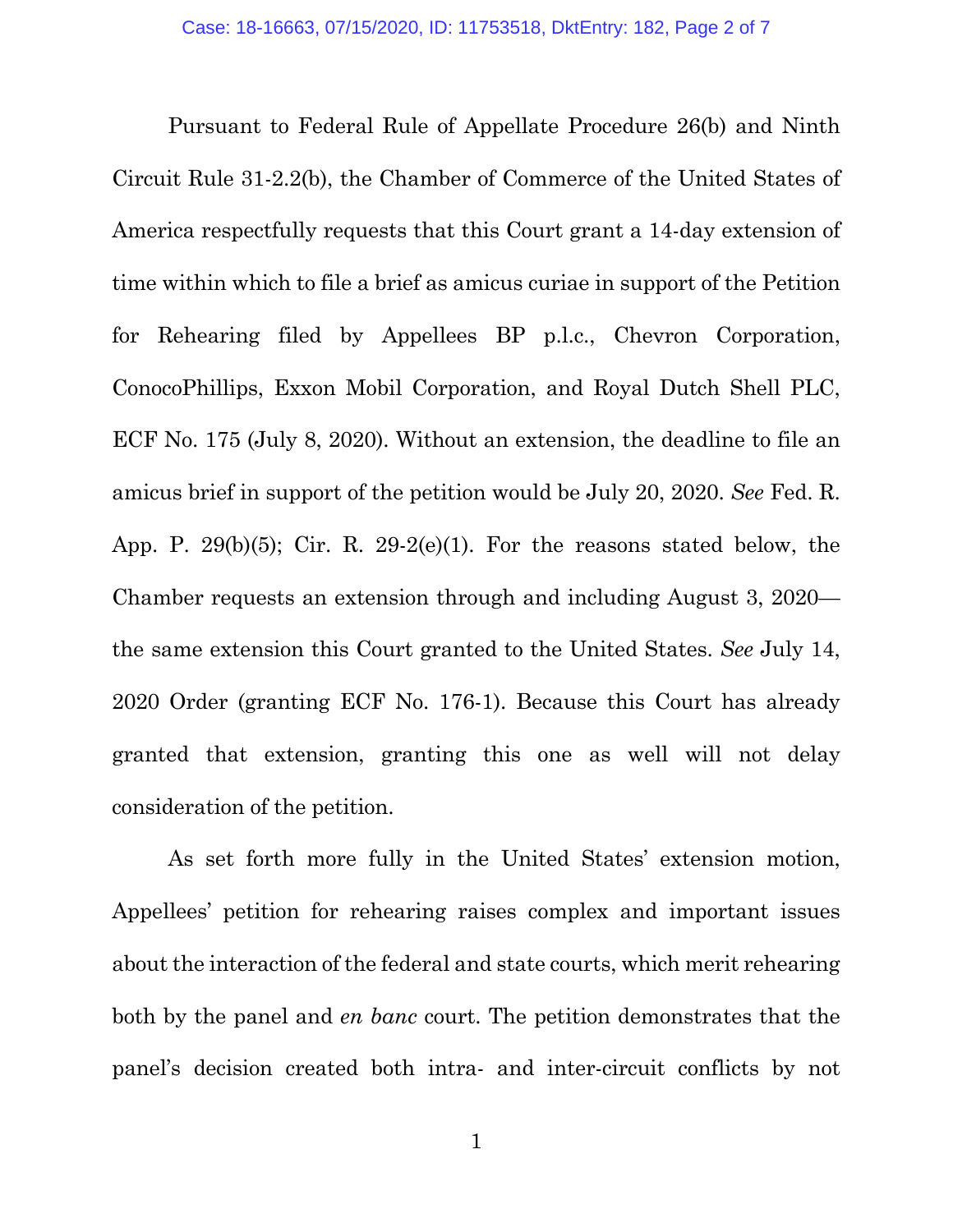recognizing Appellees' argument that removal is appropriate because the Plaintiffs the City of Oakland and the City of San Francisco's ("Cities") claims necessarily arise under federal common law, and by concluding that the Cities could obtain vacatur of the district court's final judgment on the grounds that removal was improper, notwithstanding that the Cities previously cured any jurisdictional defect by voluntarily adding a claim that expressly arises under federal common law.

The Chamber has a significant interest in those issues, as well as in the broader questions raised in this action. Indeed, the Chamber, through different counsel, previously filed a brief as amicus curiae at the panel stage in support of affirmance, *see* ECF No. 81, which articulated its interest in the litigation. In particular, the Chamber expressed its concerns that the proliferation of state common-law public nuisance claims that seek to regulate conduct worldwide, without regard to where it occurred, would pose significant risks to the business community.

The Chamber has not yet had an opportunity, however, to address the additional weighty and novel issues of federal procedure implicated by the panel's decision. In particular, the panel did not decide whether the Cities' public-nuisance cause of action necessarily arises under federal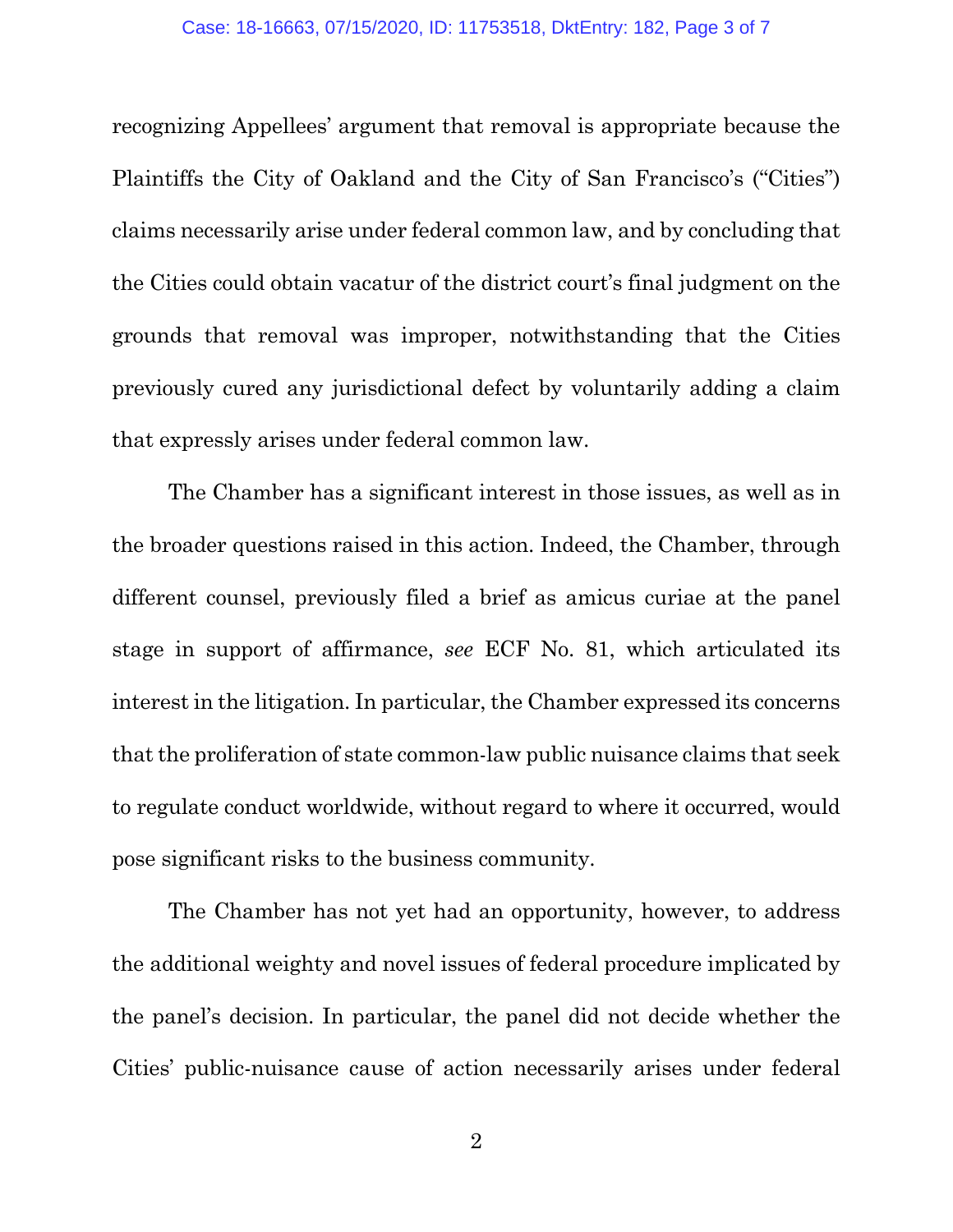common law, but instead concluded that a case that purports to arise under state law cannot be removed to federal court *even if* the cause of action could arise, if at all, only under federal common law. That analytical error will require additional time to analyze, despite the Chamber's diligence. Moreover, the Chamber only recently replaced its counsel in this case with the undersigned, who did not previously appear in this case and who accordingly needs to devote additional time to familiarize himself with the complex issues in this case.

For these reasons, the Chamber respectfully submits, pursuant to Federal Rule of Appellate Procedure 26(b), that the novel and complex issues raised by the petition, coupled with the change in counsel, constitute good cause justifying an extension of time to file until August 3, 2020—the same day that the United States will file its amicus curiae brief, should the Solicitor General authorize its participation.

A 14-day extension will not delay this Court's consideration of the Petition. This Court has already granted the United States' extension request to the same date. Moreover, a petition for rehearing ordinarily will not be granted without giving the other side an opportunity to respond. *See*  ECF No. 176-1 at 5 (citing Fed. R. App. P.  $40(a)(3)$  and  $35(e)$ ). At the Court's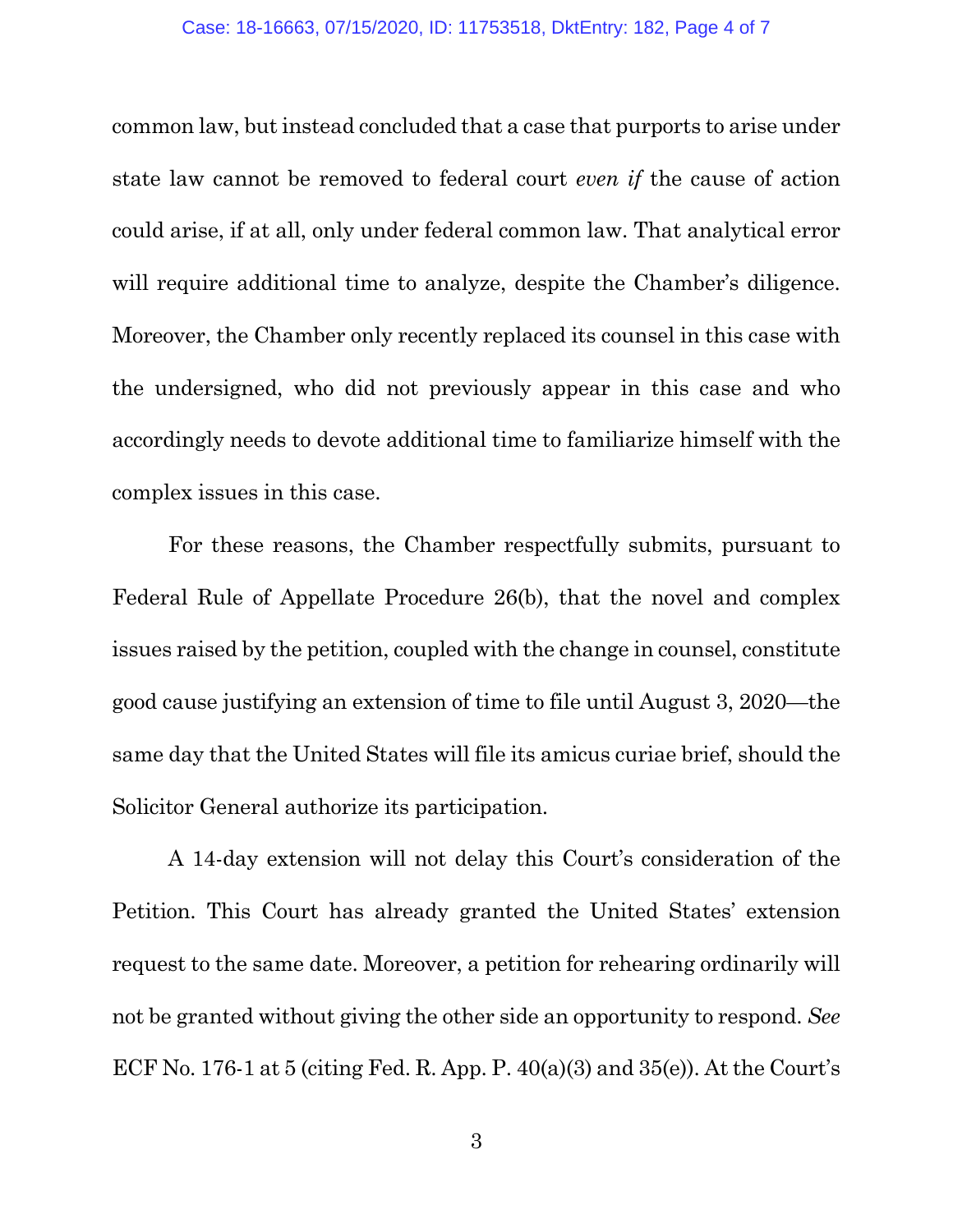discretion, it could provide the Cities with an opportunity to respond to the petition as well as to any filing by the Chamber.

Appellees do not oppose this motion. Counsel for the Cities consent to the Chamber's amicus participation but oppose the extension request.

For the foregoing reasons, the Chamber respectfully requests a 14-day extension of time within which to file its brief as amicus curiae in support of the petition for rehearing, to and including August 3, 2020.

Respectfully submitted,

Michael B. Schon U.S. CHAMBER LITIGATION CENTER 1615 H Street, NW Washington, DC 20062 (202) 463-5948

*/s/ Zachary D. Tripp* Zachary D. Tripp WEIL, GOTSHAL & MANGES LLP 2001 M Street, NW, Suite 600 Washington, DC 20036 (202) 682-7000 zack.tripp@weil.com

David Yolkut WEIL, GOTSHAL & MANGES LLP 767 Fifth Avenue New York, NY 10153 (212) 310-8000 david.yolkut@weil.com

July 14, 2020 *Counsel for Amicus Curiae the Chamber of Commerce of the United States of America*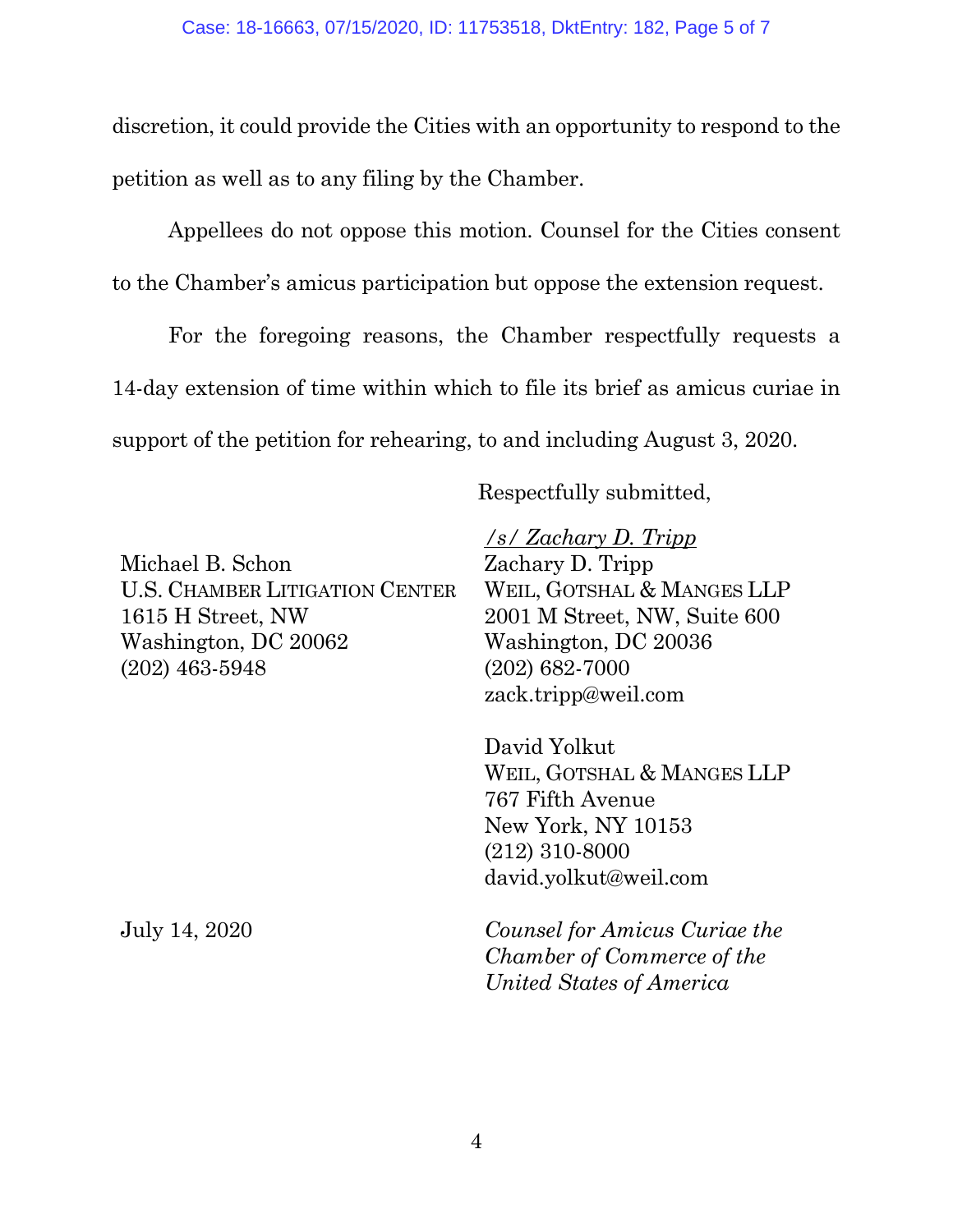## **CERTIFICATE OF SERVICE**

I certify that I caused the foregoing to be electronically filed with the Clerk of the Court for the United States Court of Appeals for the Ninth Circuit by using the appellate CM/ECF system on July 14, 2020. I also certify that all participants in the case are registered CM/ECF users and that service will be accomplished by the appellate CM/ECF system.

> */s/ Zachary D. Tripp*  Zachary D. Tripp